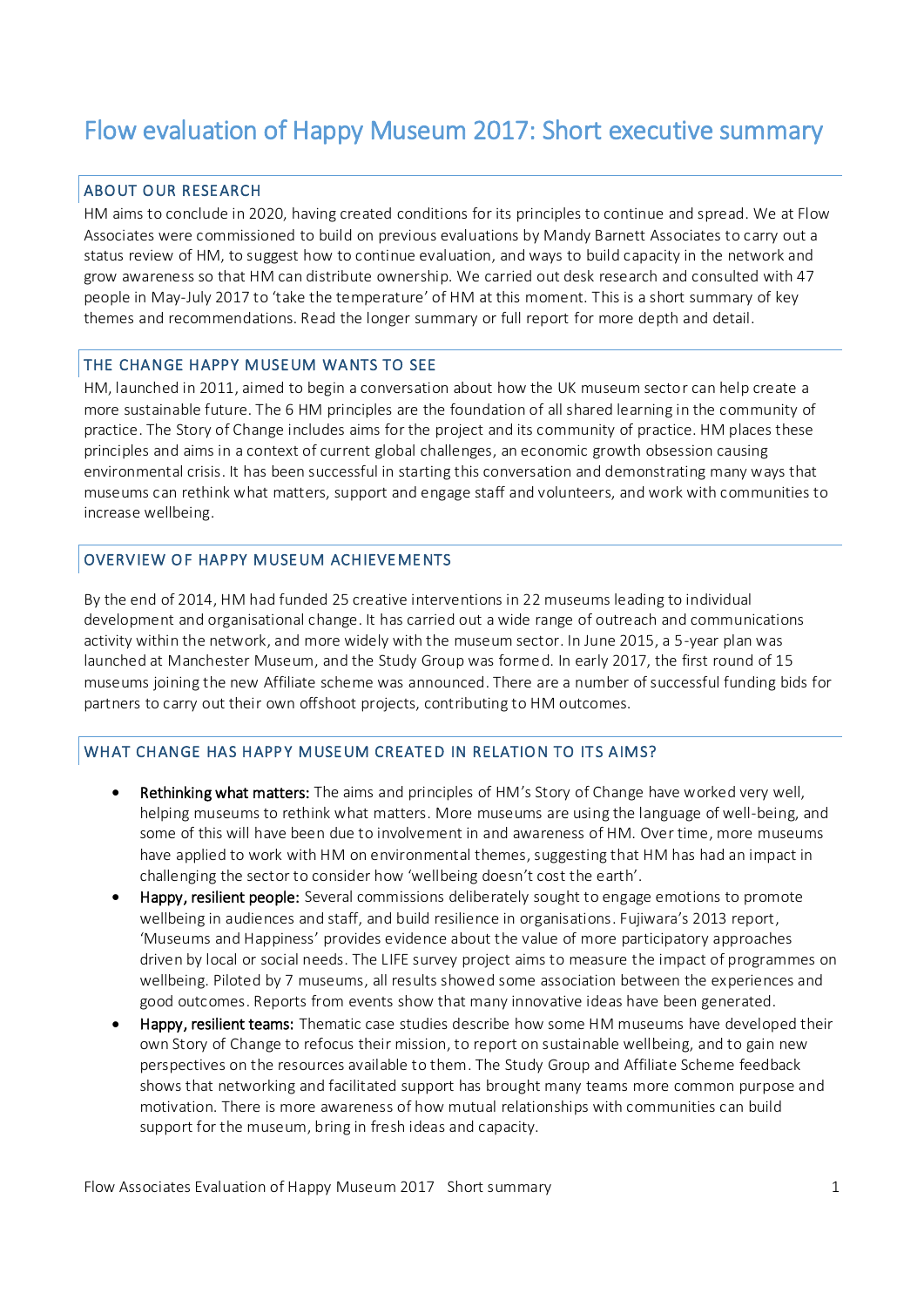Happier, sustainable communities: Thematic case studies explore how museums worked to be better hosts, or to act as a hub or a broker for well-being. Some museums sought to lead by example, for example promoting sustainability through participatory exhibitions. Developing community relationships has a knock-on effect, creating a virtuous circle, attracting new and different audiences, and resources to invest.

## CONSULTING THE COMMUNITY OF PRACTICE AND WIDER NETWORK

- Some commissioned or Study Group museums can identify strong impact on their organisations and communities, especially when they have sustained aspects of practice from commissioned projects or benefited from the reputation raised. There are issues around capacity, and with funding cuts this is becoming more problematic. However, there is continuing belief in the potential to achieve organisational resilience through HM practice.
- All members of the Affiliate Scheme have now benefited from their initial briefing workshop. Standout elements have been using The Story of Change tool, and using HM Principles to consider how to plan and evaluate change. Members tend to start with working towards wellbeing within the organisation, or to focus on applying just one of the HM Principles. However, a small number are already embracing a more radical 'transition' approach in their work .
- Funders, trustees or key stakeholders sense that HM has had a slow but significant impact on museums involved, by supporting them to plan in an integrated way, and drawing together staff with different values or agendas. Key challenges are around evidencing impact for the final phase of HM. They have seen the holistic philosophy of HM have real application, and want this to be demonstrated so that it can spread.
- Those looking in from outside most often express questions of what HM is about. They recognised that its holistic approach is positive, but some felt that its complexity of aims does not translate well beyond close circles. Those most interested in environmental well-being are the most enthusiastic that HM exists at all, and clearest about how it can achieve change. It is seen from an international perspective to be a very innovative project that would do well to disseminate its approach globally.

## IMPACTS IN TERMS OF ITS CIRCLE OF REACH

- For **individuals**, involvement has brought a sense of empowerment and has helped some to re-engage with their work with new energy. The facilitation approach is seen to be warm, creative and generous.
- Organisations have found that governance and planning have been enhanced by HM. The principles have helped them engage better with audiences. HM has helped many to create a framework that allows for focus on personal well-being. For some, it provides impetus to consider wider environmental aspects of well-being. HM provides a well-facilitated space to explore issues around these expansions of mission.
- Communities have benefitted, especially those directly involved through commissions. Many positive results were reported, and people feel more valued by museums as a result of their participation. The more involved they are and for longer, the more this is likely. More work is needed (e.g. the LIFE Survey) to identify the network effects on wellbeing beyond those immediate participants. There is evidence of 'ripple effects' where HM practice influences partners and spreads out of the museum.
- For the wider cultural sector, case studies, published reports and DIY resources are available online. Several events have been open to interested public. HM have presented at a significant number of national and international conferences. Wellbeing and environmental justice agendas seem to be dovetailing, e.g. with Wales' Future Generations Act. Some respondents feel more evidence is needed to gauge the full impact, or that more work needs to clarify and advocate the HM approach.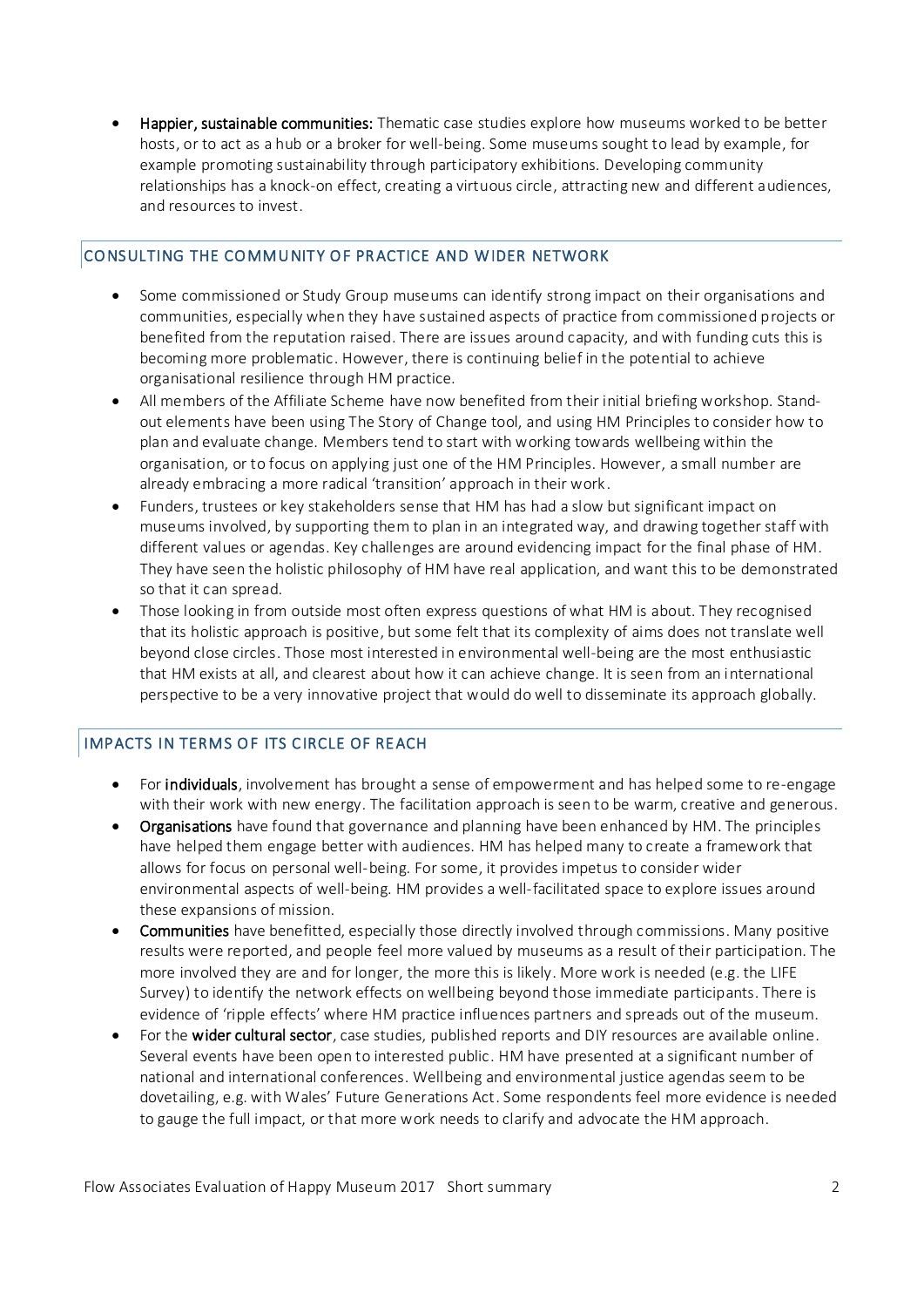## **RECOMMENDATIONS**

## Rethinking what matters

- The global context is worsening faster than predicted so HM & its Community of Practice needs to shift from 'conversations' to demonstrating how culture can help tackle massive systemic challenges.
- Focus on communications, drawing golden threads through all the action research projects, and other comparative practice, in order to reinforce the narrative of museums for change.
- Encourage 'rethink what matters' as an essential principle in Stories of Change.

## Lack of clarity in HM principles

- Make some adjustments to the Story of Change (working with Affiliates)
- Present the Principles more as Objectives for change, with lines of example to link them to the HM vision for change.

## Influencing change within organisations

- Address governance-level barriers in museums to missions of sustainable well-being through culture by, for example, strategic meetings with NMDC and funders.
- Create more focused and evidenced case studies from this next stage of the programme.
- Be more directive about how HM-inspired projects could seek to demonstrate resilience outcomes.
- Don't lose sight of the ethical vision in which museums are in process of transformation: scaling up, reaching out, inviting participation and having impact to affect the greatest number of people.

## Disseminating and extending reach

- Identify patterns in Stories of Change from the CoP to tell an overarching UK-wide story.
- Aim to define a common language to describe civic/participatory models towards community & environmental resilience and wellbeing.
- Work strategically with Culture24 on how digital can contribute to sustainable well-being.
- Take all opportunities to present at relevant conferences/events. When invited to present, put forward members of the HM community. Increase range of contributors of blogposts

## Influencing policy on cultural well-being

- Continue to support LIFE Survey and ambition around Key Performance Aspirations.
- Position HM for the next 3 years as advocate on how well-being work can be more effective if informed by systemic and environmental thinking.

## The environment and well-being

- Promote the idea of Active Stewardship as an integrative idea fitting the ethos of museums.
- Be bold in stating the goal of HM is re-imagining museums as places for change towards a regenerated planet and sustainable future.
- Make clear that 'Value the Environment' means embracing non-human species.
- Use the Wales project (Future Generations act) to show how museums provide linking frame between wellbeing and environmental challenges.
- Continue to build alliances with others beyond the cultural sector who are working on this 'linking frame', including Julie's Bicycle and the Natural Environment Research Council.

## Ongoing evaluation

*Happy museum programme overall*